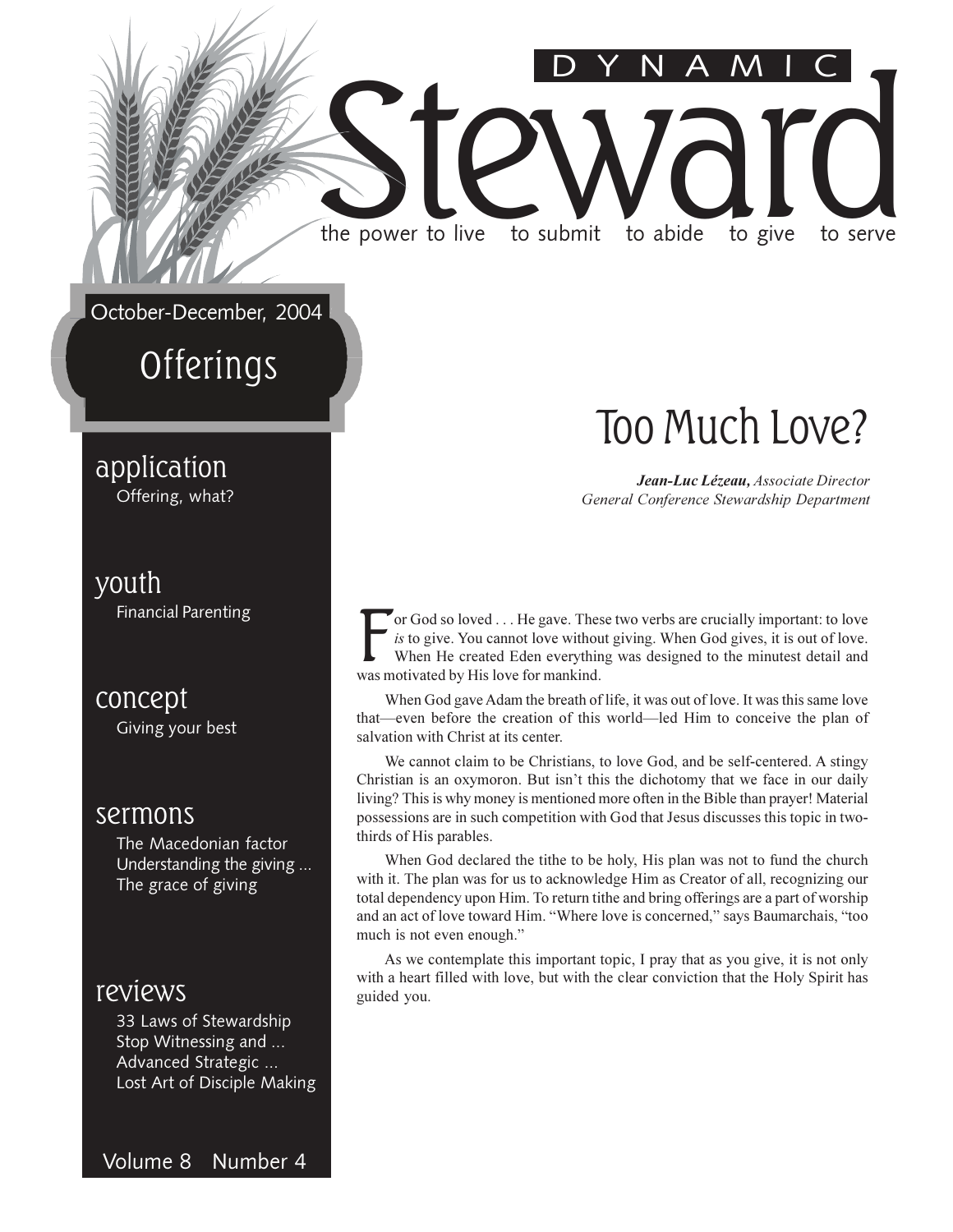# -application

### Offering, What?

If you think about it, all offerings originate with God ... His very nature is the essence of giving.



Offerings to Him ames tells us "every good gift and every perfect gift is from above" (Jm 1:17). If you think about it, all offerings originate with God. He gives us life and salvation, and He sustains us from day to day. His very nature is the essence of giving.

What, then, can we offer God in worshipful response to so great a love? We tend to think of monetary offerings when we address the subject of offerings. And, of course, this is vital to worship and stewardship.

But as we contemplate holistic, biblical stewardship, we discover there are many ways we may present offerings to Him. In this study we will look at some of these ways as described in God's Word.

Reflect on the passages below and list other Scriptures that complement each kind of offering. Let's begin by reading Hebrews 13:15, 16.

#### 1. Praise

Have you ever thought of the act of praising God as an offering? When we offer God a "sacrifice of praise" we truly stretch our faith. We can walk through the dense fog or raging storm of a blinding crisis with His praise on our lips. Only those who offer a sacrifice of praise know the joy it brings.

Read 1 Chronicles 16:23-36. List the different kinds of offerings described in this passage.

#### 2. Worship

Every part of worship is an offering! "Unpack" each element of the worship service and describe how each of these elements is an offering to God.

Read 2 Corinthians 9: 6-9. What kinds of offerings does God desire?

### 3. Monetary offerings

"Bring an offering and come before him...." (1 Chr 16:29). In the act of worship we bring our gifts to Him. And our offerings become acceptable as they are mixed with the merits of His grace.

Read Romans 12:1, 2.

### 4. Offering yourself

The "therefore" in Romans 12:1 follows Paul's question, "Who has ever given to God, that God should repay him?' For from him and through him and to him are all things."

Another writer puts it this way: "Everything comes from him; everything happens through him; everything ends up in Him... [so] take your everyday, ordinary life...and place it before God as an offering" (Rm 11:36, Message Bible).

As we "view God's mercy," in what ways can we offer ourselves as that "living sacrifice"?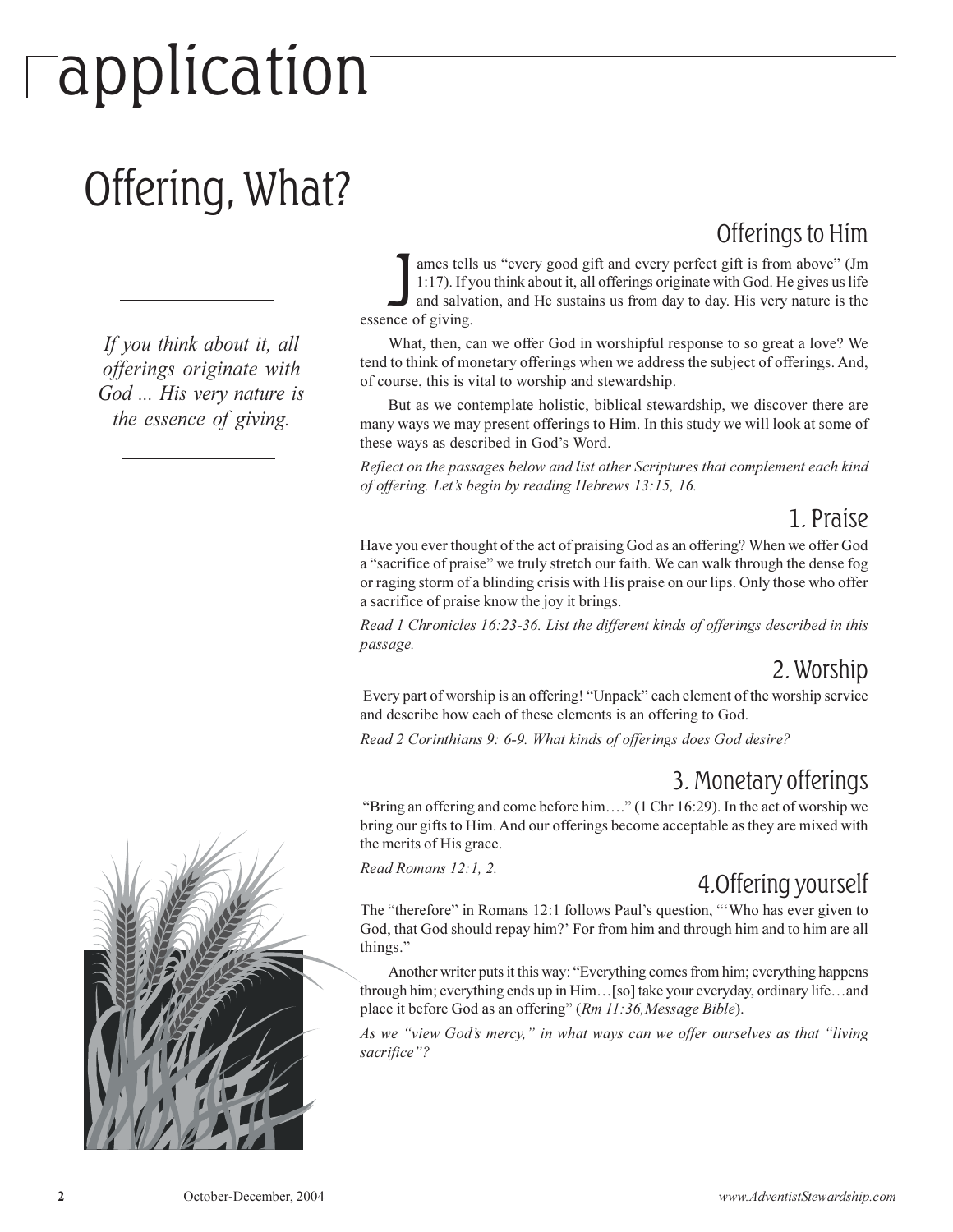# youth<sub>1</sub>

### Financial Parenting

n Financial Parenting: Showing Your Kids that Money Matters, you will find an excellent blend of biblically-based philosophy and practical advice, along with lots of suggestions and activities for parents and children.

The authors discuss changes in financial attitudes over the last century and the growing effect of credit on society. They appeal to parents to teach their children biblical principles of finance, suggesting approaches for communicating effectively with them.

Hands-on materials include questionnaires—an interesting one for children 8+ years on is "Financial IQ"—and sample budgets for children at different age levels.

This volume was authored by Larry Burkett, former president of Crown Financial Ministries, and Rick Osborne, founder and president of LightWave Publishing and LightWave Kids Club Magazine. By the way, help your child check out LightWave's colorful website for new publications, activities, and stories just for them! (See www.lightwavepublishing.com)

> "A loving relationship with God and loving relationships with others are what life is really all about; the rest is all sets and props." -Financial Parenting, p. 120



by Larry Burkett and **Rick Osborne Moody Publishers** Chicago, Illinois 1999 US \$12.99

### quotes

#### Offerings ...

Freely ye have received, freely give.—Matthew 10:8

No one has ever become poor by giving.—Ann Frank

He who gives to the poor will lack nothing.—*Proverbs* 28:27

Think of giving not as a duty but as a privilege.—*John D. Rockefeller, Jr.* 

Do something for somebody every day for which you do not get paid.—Albert Schweitzer

We make a living by what we get, but we make a life by what we give.—*Winston Churchill* 

I have found that among its other benefits, giving liberates the soul of the giver.—Maya Angelou

We give Thee but Thine own, whate'er the gift may be; All that we have is Thine alone, a trust, O Lord, from Thee.—William W. How

Christian giving is God's divine plan to make us like Himself; it reveals our religion and bares our souls; it is prophetic and has to do with the inner sensitiveness and gives a keener vision to His work and plans.—Warren H. Denison

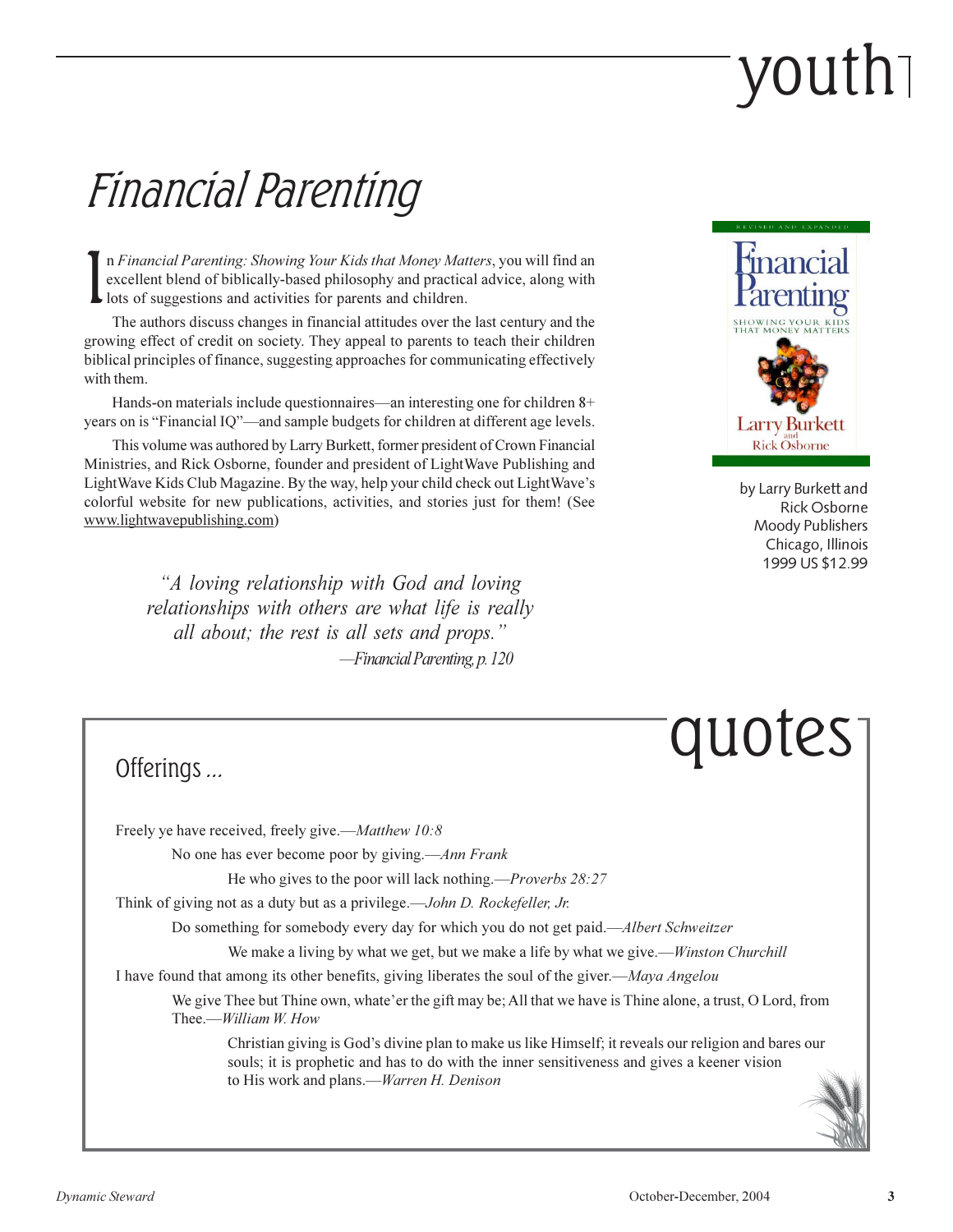# -concept

### Giving Your Best

Benjamin C. Maxson, Director General Conference Stewardship Department

e know the story well, but do we understand it? God speaks to Abraham and tells him to go to a mountain and offer his son as a burnt offering. Abraham obeys, and begins a journey of faith that will end with an offering of praise. When Isaac asks about the offering, Abraham responds that God will provide. When they reach the top of the mountain, Abraham explains God's command.

This incredible story triggers a number of questions. How could God ask this of Abraham? How could Abraham agree? How could Isaac submit? What would we do if placed in a similar position?

The book of Hebrews helps us understand Abraham's response. "Abraham reasoned that God could raise the dead, and figuratively speaking, he did receive Isaac back from death" (Hb11:19). And somehow, Abraham's faith is contagious. Isaac also trusts God enough to place himself on the altar.

#### God provides

We know the rest of the story. God provides the offering in the form of a ram caught in a thicket (Gn 19:13). This account points to the reality that God always provides the offering, whether it is a ram on the top of a mountain or a Savior on a hill called Calvary. God *always* provides.

In fact, if we stop to think about it. God even provides when we give our offerings to Him. All that we have comes from His hand and belongs to Him. So when we offer Him something, we can only give back to Him what we received from Him in the first place. What gives the offering any meaning? Our attitude!

### The fruit of love

Remember the story of Cain and Abel? Each brought an offering, but God only accepted the offering from an obedient heart.

God does not receive the offerings of any because He needs them and cannot have glory and riches without them, but because it is best for His servants to render to God the things which are His. The freewill offerings of the humble, contrite heart He will receive and will reward the giver with the richest blessings. He receives them as the sacrifice of grateful obedience. He requires and accepts our gold and silver as an evidence that all we have and are belongs to Him. He claims and accepts the improvement of our time and of our talents as the fruit of His love existing in our hearts. To obey is better than sacrifice. Without pure love the most expensive offering is too poor for God to accept. [2T 652-653]

Offerings are only meaningful when they reflect who we are in relationship to God. They express our worship and praise to God, and our willingness to admit that He is the Owner—that all we have comes from Him. The Psalmist challenges us: "Ascribe to the Lord the glory due his name; bring an offering and come into his courts. Worship the Lord in the splendor of his holiness; tremble before him, all the earth" (Ps 96:8-9).

### Idolatrous offerings

When it comes to offerings, God demands the best. He asks that we give Him what is most precious to us, for anything less would be a form of idolatry. For our own good, He must first reside in our hearts and lives. He calls us to give ourselves to Him in a lifestyle of worship (Rm 12:1). Only after we have given ourselves to Him can we truly worship Him with an offering.

This makes me wonder about the times I casually place an offering in the plate. Is it worship? Have I given myself, or am I just following a habit begun in childhood? Have I reached the place of trusting God with all that is precious to me? Have I recognized that He is the Owner, and that all I have comes as a blessing from His hand?

As I quietly reflect on these questions, I am compelled to confess that far too often my giving is mechanical and without thought. Often it is based on the perceived need, and not as a response to God's blessings. Sometimes, it is even given grudgingly, from a sense of duty.

### Acts of worship

What then can I do to make my offerings truly an act of praise and worship? Here are a few thoughts that come to mind:

• I can keep my walk with God fresh and intimate. I can spend time with Him and daily remember He has saved me through His grace.

• I can reflect on what God gave for me—all that was most precious to Him—His Son! As one man has said, "When Jesus died on Calvary, God's pockets were empty."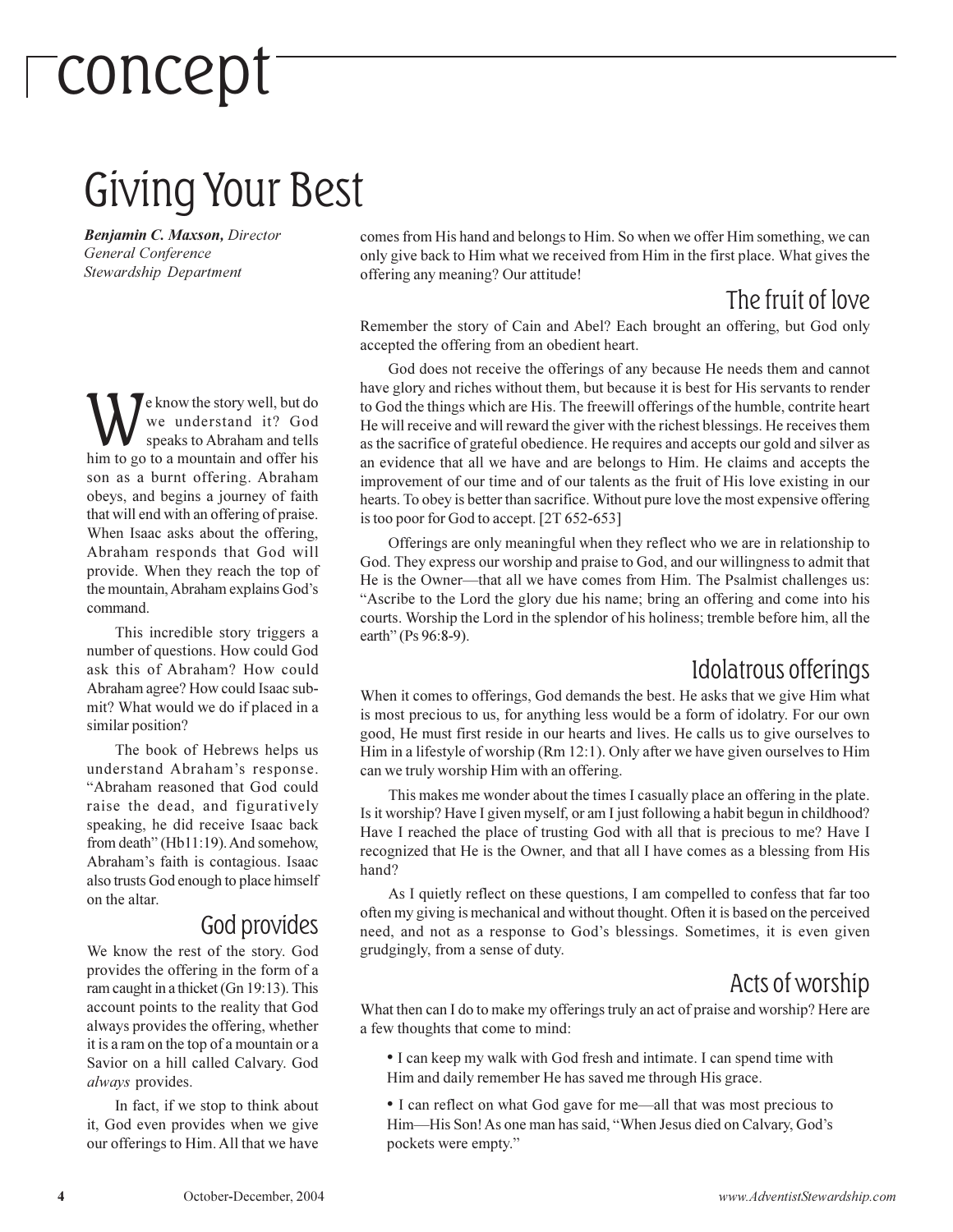# concept<sup>-</sup>

• I can reflect on the reality that all I have comes from and belongs to Him. God only asks us to give after we recognize that He has provided everything.

• I can thank Him for the many blessings He brings each day and live with the awareness of His provision.

• I can seek to daily praise God and joyfully acknowledge who I am in light of who He is as Creator and Redeemer.

• I can take all that is precious to me and place it in His hands, trusting Him to care for it far better than I can.

• But most of all, I can give Him my heart, for that is all that is truly mine to surrender: "The sacrifices of God are a broken spirit; a broken and contrite heart, O God, you will not despise" (Ps 51:17).

Isn't it time that we gave God the offering He wants?

God does not receive the offerings of any because He needs them and cannot have glory and riches without them, but because *it is best for His servants* to render to God the things which are His.



### <sup>-</sup>stewardship window



#### Farewell to our Director ...

It is with sad hearts but sincere wishes for God's richest blessings that we say **L** goodbye to Elder Benjamin Maxson as he leaves the General Conference Stewardship Department to take up his new position as Senior Pastor of the Paradise California Seventh-day Adventist Church.

Elder Maxson began his tenure of service at the General Conference ten years ago in October 1994 with the Church Ministries Department. When the General Conference Stewardship Department was reestablished at the GC Session at Utrecht, Netherlands in 1995, he became its first director.

Of the many contributions Elder Maxson has made to the department, he will best be remembered for his biblical approach to stewardship and the resulting development of numerous related resources. This biblical approach emphasizes the focus of stewardship on making disciples. We will long remember his meaningful phrases such as "stewardship begins at the cross" or "partnering with God."

One of the major events during Elder Maxson's term of service was the World Stewardship Summit held in Columbia, Maryland, in April 2001.

We will sorely miss our brother, mentor, and friend!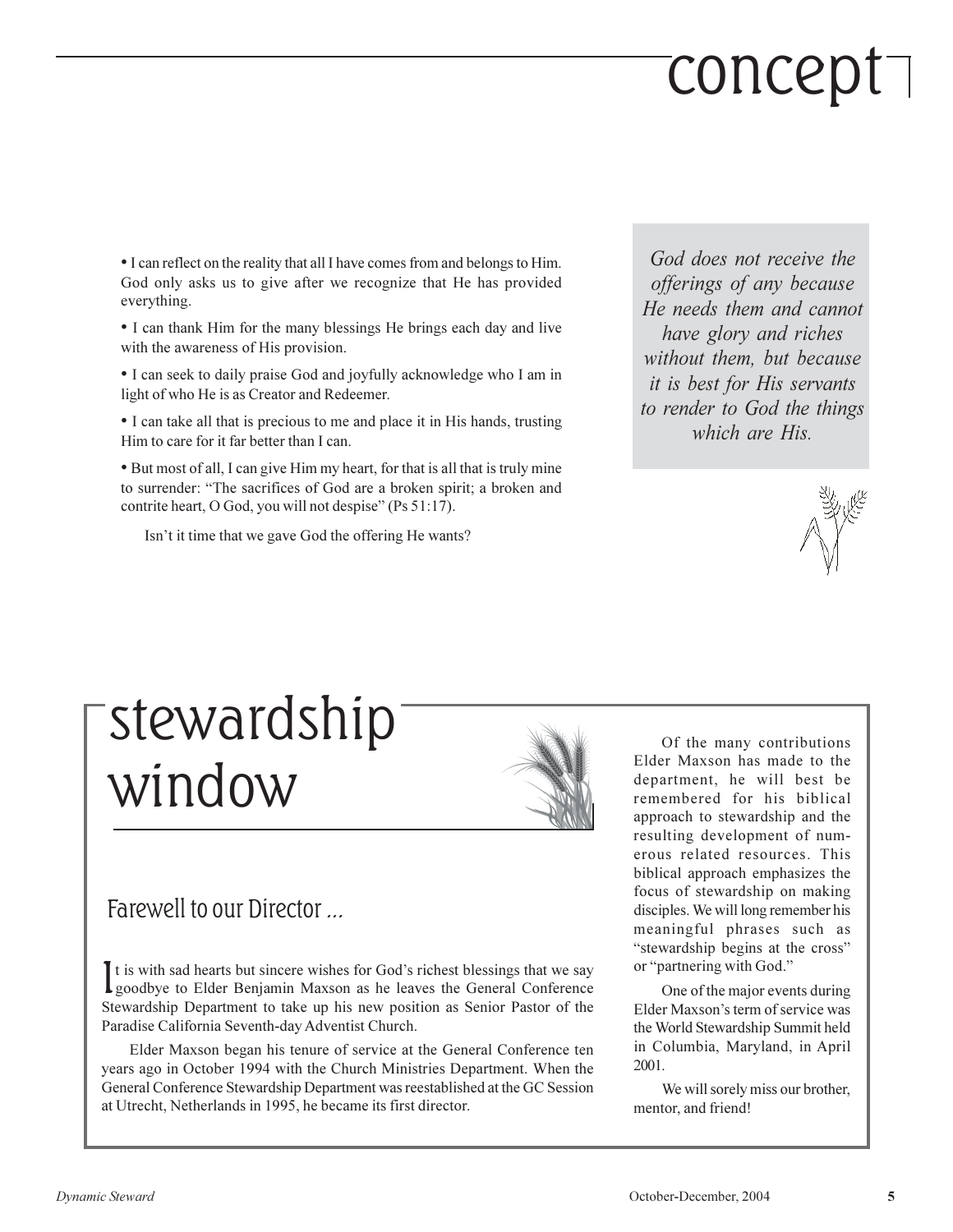### *Sermon*

### The Macedonian Factor

Kigundu Ndwiga Stewardship Director

East Central Africa Division

### Introduction

he missionary pastor could not believe his eyes. "Have I asked my members to make too great a sacrifice?" he wondered. The pastor had just come to visit one of the poorest families in the church. As he approached he noticed the eldest son pulling the plough, instead of the strong ox the family owned. When the pastor asked, "Where is your ox?" he was amazed when the family replied: "We sold it—so that we could give an offering for a new place to worship."

The pastor shed tears when the enormity of their sacrifice dawned on him. They were willing to endure poverty so that they could contribute to God's work. They had surely embraced the "Macedonian factor."

In 2 Corinthians 8:1-5, Paul encourages the Corinthians to grow in the grace of giving. To stir them to give generously, he holds before them the example of the Macedonian churches. Paul presents the Macedonians as an example worthy to emulate when it comes to the question of giving to God. He challenges them to embrace the "Macedonian factor."

#### **Consider the Macedonians**

Macedonia was a mountainous country north of Greece in the Balkan Peninsula. The first mention of Macedonia in the Bible is in Acts 16: the description of Paul's "Macedonian call." In a vision a man appeared to Paul "and plead with him saying, 'Come over to Macedonia and help us'" (Ac 16:9).

Luke gives a detailed account of Paul's journey through Macedonia (Ac 16:11-17:14). At Neapolis, Paul picked up the major road of Macedonia and went to Philippi, "the foremost city of that part of Macedonia." At Philippi, Paul made his first convert in Europe, "a certain woman named Lydia ... [who] was a seller of purple."

After Lydia's baptism, the healing of "a certain slave girl possessed with a spirit of divination," and Paul's imprisonment, he set out again to the capital, Thessalonica, where the proconsul or governor resided (Ac 16 and 17). The final city Paul visited before leaving Macedonia for Athens was Berea, where he left Silas and Timothy for a short time to assist in the work there (Ac 17 and 18). Paul revisited Macedonia at least once again and perhaps twice (Ac 20; 2 Cor 2; Php 2; 1Tm 1). The Macedonian Christians' support for Paul's needs and the needs of others is mentioned several times in Paul's letters (Rm 15; 2 Cor 8; Php 4).

#### Their severe trials

Jesus said He did not come to bring peace but a sword. It is no wonder we find riots and persecution following Paul wherever he went preaching the gospel! His converts were also pursued and were severely persecuted. The writer of Hebrews describes their plight in these words:

"Others were tortured and refused to be released, so that they might gain a better resurrection. Some faced jeers and flogging, while still others were chained and put in prison. They were stoned ... they were put to death by the sword. They went about in sheepskins and goatskins, destitute, persecuted and mistreated—the world was not worthy of them. They wandered in deserts and mountains and in caves and holes in the ground" (Hb 11:35-38).

The Macedonians were no exception. They were ostracized and persecuted for believing in the Lord Jesus, for forsaking false gods and for abandoning their former, empty way of life. Many in similar conditions operate on a self-preservation

#### SCRIPTURE: 2 Corinthians 8:1-5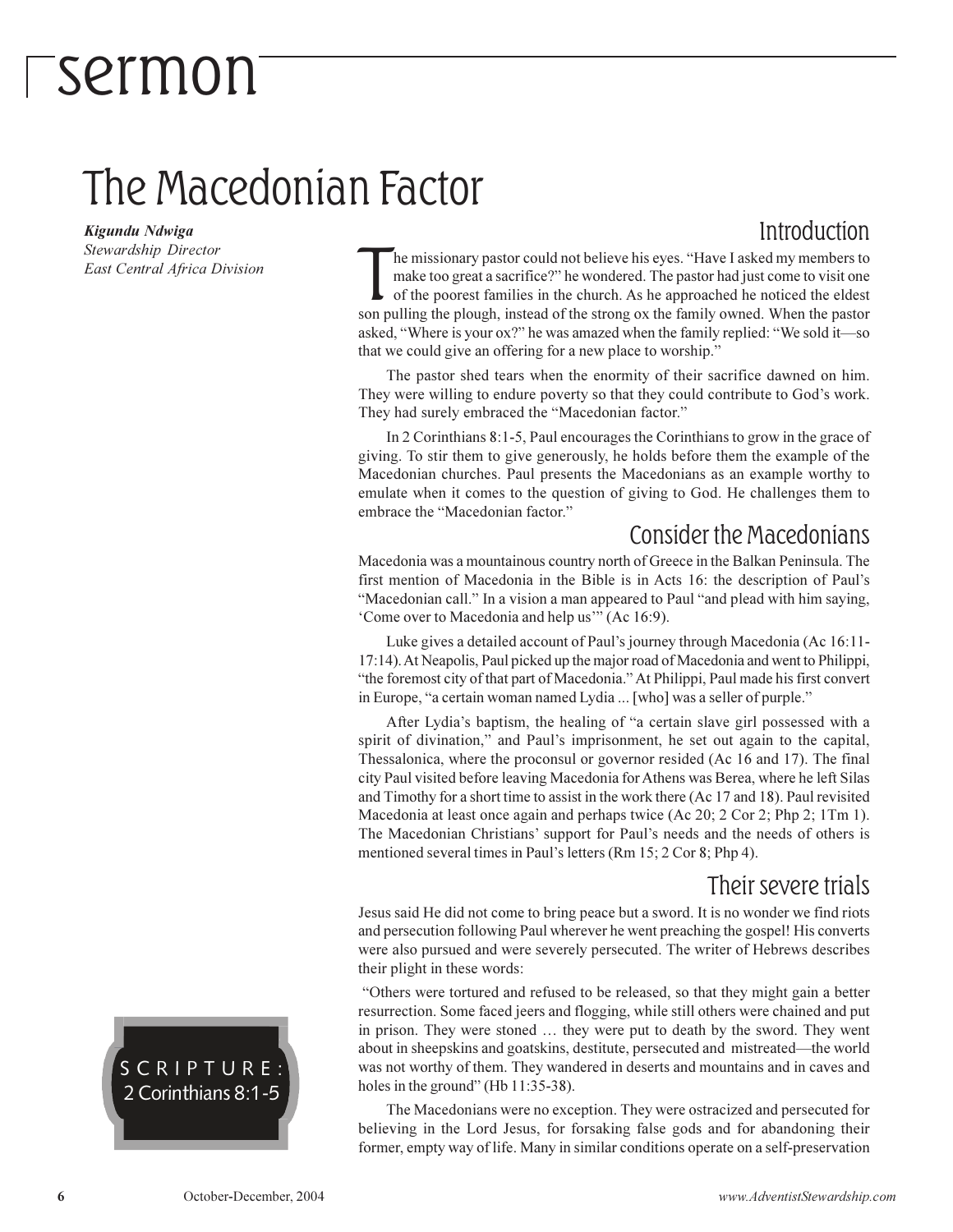mode—but not the Macedonians. They were in deep distress, yet they contributed to the relief of others. The Macedonian Christians met with ill treatment that reduced them to deep poverty; yet, as they had abundance of joy in the midst of tribulation, they abounded in their liberality. They gave out of a little, trusting in God to provide for them and make it up to them.

Beloved, we need to learn from them and emulate their example. Indeed, we do suffer severe trials, but from the Macedonian example, these trials should not become excuses for being grudging and selfish.

Many of our members face severe trials. Some countries are involved in wars which displace numerous individuals, rendering them homeless and reducing them to abject poverty. Indeed, many members are refugees. Due to the encroaching desert and deforestation, the rain pattern has been affected, resulting in severe drought and famine. With the onset of tropical diseases and the dreaded AIDS, numerous income earners have gone to an early grave, leaving helpless dependents.

It is in our sad condition that the Macedonian example shines as a beacon light in deep darkness: that we can be generous, despite our severe trials. The Macedonian example takes away any excuse we may want to give for not giving generously to the cause of God. Like the Macedonians, we can allow our trials to teach us one important lesson: this world is not our home, and everything that passes through our hands is temporal. More than anything, our severe trial should challenge us to invest our treasure in heaven where moth, rust, and thieves cannot reach!

### Their extreme poverty

Paul underscores the fact that the Macedonians were not just poor, they were extremely poor. He marvels that people so poor could be so generous! How generosity could abound in such poverty was a miracle Paul could only attribute to God.

Yes, there were a few Macedonians like Lydia who were well off. But in every place there are a few who are well off-but only a few. Paul expressed this reality clearly when he told the Corinthians:

"Brothers, think of what you were when you were called. Not many of you were wise by human standards; not many were influential; not many were of noble birth. But God chose the foolish things of the world to shame the wise; God chose the weak things of the world to shame the strong. He chose the lowly things of this world and the despised things—and the things that are not—to nullify the things that are" (1 Cor 1:26-28).

For those who were well off among the Macedonians (and among us), Paul issues the following challenge:

"Command those who are rich in this present world not to be arrogant nor to put their hope in wealth, which is so uncertain, but to put their hope in God, who richly provides us with everything for our enjoyment. Command them to do good, to be rich in good deeds, and to be generous and willing to share. In this way they will lay up treasure for themselves as a firm foundation for the coming age, so that they may take hold of the life that is truly life" (1Tm 6:17-19).

The Macedonian example speaks eloquently to those in the world church where poverty is widespread. Since many of us serve the Lord from a position of poverty, we look at our situation and ask ourselves, "What can we give to the Lord when we are so poor?"

Like the Macedonians, we can allow our trials to teach us one important lesson: this world is not our home, and everything that passes through our hands is temporal.

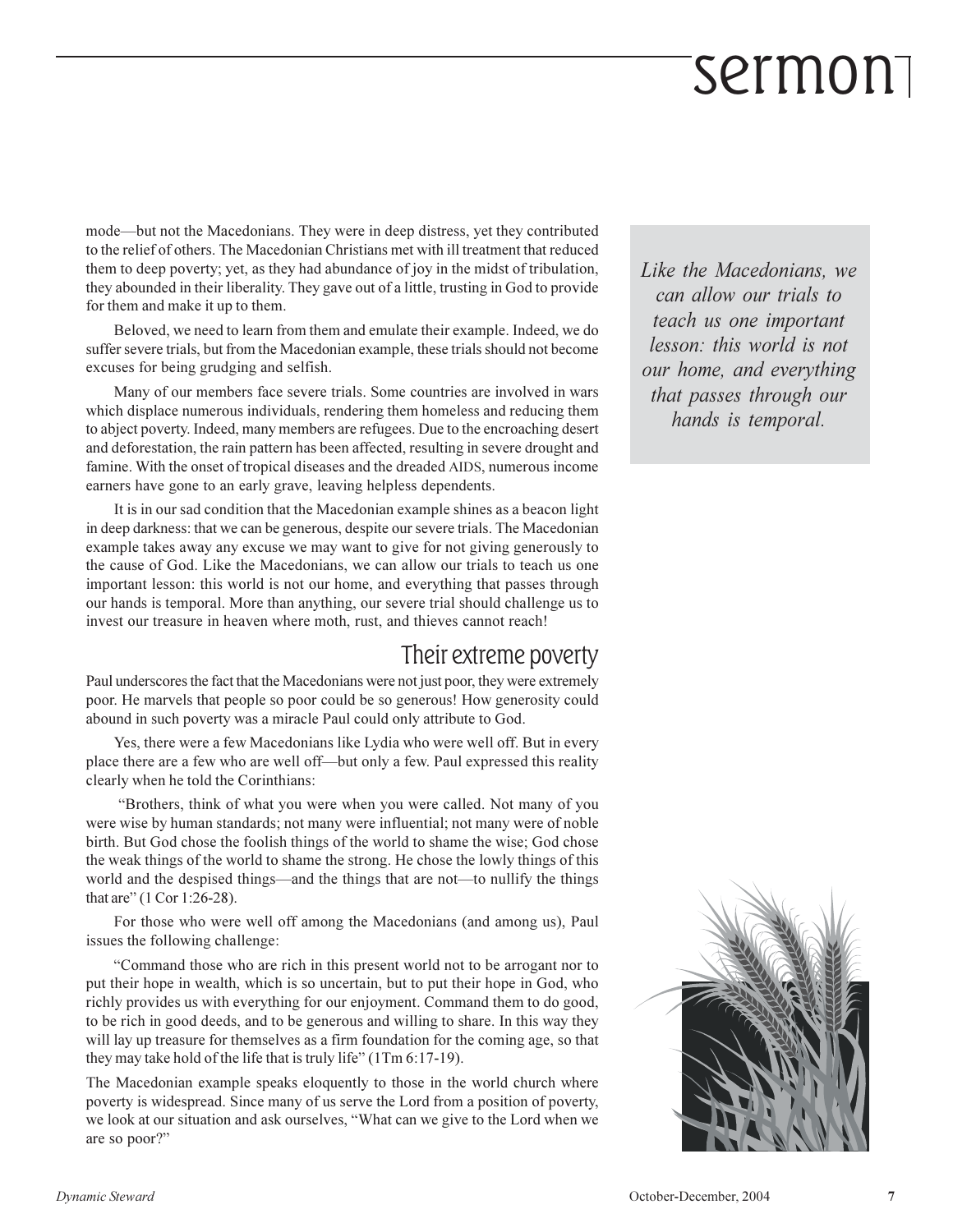### Sermon

### The Macedonian Factor continued

Since many of us serve the Lord from a position of poverty, we look at our situation and ask ourselves. "What can we give to the Lord when we are so poor?"

he Macedonian example answers that question convincingly. Despite our poverty, we can give generously to the cause of God and give with great joy. Indeed, it is not only the Macedonians who discovered the secret of giving joyfully and generously to God. The widow who gave two mites and the widow of Zarephath had already embraced the "Macedonian factor," giving all to the cause of the Lord from their meager resources. And the Lord blessed them abundantly.

### Test of faith

Ellen White makes this comment about the poor widow: "The act of the widow who cast two mites—all that she had—into the treasury is placed on record for the encouragement of those who, struggling with poverty, still desire by their gifts to aid the cause of God. Christ called the attention of the disciples to this woman who had given "all her living" (Mk 12:44). He esteemed her gift of more value than the large offerings of those whose alms did not call for self-denial. From their abundance they had given a small portion. To make her offering, the widow had deprived herself of even the necessities of life, trusting God to supply her needs for the morrow.

"Of her the Savior declared, 'Verily I say unto you, that this poor widow has cast more in than all they which have cast into the treasury' (v. 43). Thus He taught that the value of the gift is estimated not by the amount, but by the proportion that is given and the motive that actuates the giver" (Acts of the Apostles, p. 342).

She then makes the following powerful statement on the widow of Zarephath: "No greater test of faith than this could have been required. The widow had hitherto treated all strangers with kindness and liberality. Now, regardless of the suffering that might result to herself and her child, and trusting in the God of Israel to supply her every need, she met this supreme test of hospitality by doing "according to the saying of Elijah" (Counsels on Stewardship, p. 173).

In conclusion, she says: "The widow of Zarephath shared her morsel with Elijah, and in return, her life and that of her son were preserved. To all who, in time of trial and want, give sympathy and assistance to others more needy, God has promised great blessing. He has not changed. His power is no less now than in the days of Elijah" (Prophets and Kings, pp. 129-132).

Many of our people may be suffering and undergoing trials. We may be plagued with poverty, but the Macedonian example silences all our protests to giving. Their example exposes our hiding places and wipes away all of our excuses until we are compelled to confess, it is selfishness and self-preservation that prevents us from giving generously to the cause of God.

One question begs to be answered: What made the Macedonians so generous and joyful that they needed no coercion to give? What made them plead with the Apostle that they be given the privilege of sharing in the ministry of giving? What was their secret?

#### Embracing the "Macedonian factor"

If we are to follow the Macedonians in the grace of giving, we must learn their secret and make it our secret too. It is only then we will be able to give beyond our ability and beyond expectation. I see a four-fold secret behind their giving.

They had received the grace of God. By nature we are self-centered and cannot give generously. And when we give we may be motivated by ulterior motives. To give to the cause of God freely, we must encounter the grace of God in the Person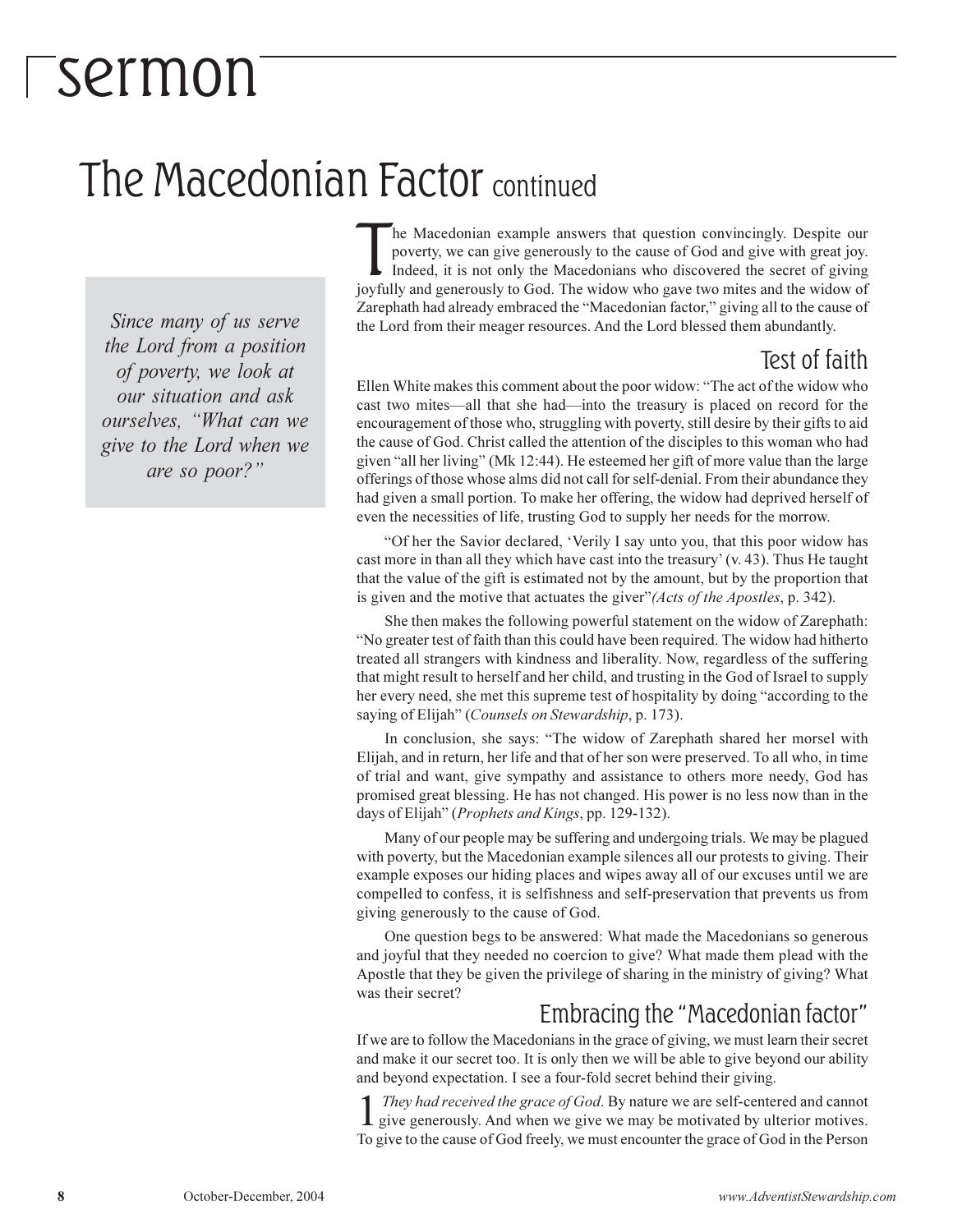of Jesus Christ. Understanding His sacrifice on the cross for us will touch the invisible cords of our hearts, melting the selfishness and self-centeredness that resides there. It is only when we see the Son of Man lifted up for us that we are drawn closer to Him in awesome wonder. When we gaze upon Him dying and realize that His costly sacrifice was made just for us, our hearts will be moved to reciprocate, for love awakens love. Indeed, we love because He first loved us. His love will constrain and propel us to give.

 $\sum$  They gave themselves first to the Lord. The reason many people do not give generously is because they have not really given themselves to the Lord. The secret behind true giving lies in the giving of ourselves first to Him. The reason the Macedonians gave beyond expectation and beyond their ability is found in this very fact—they had given themselves to the Lord. When Christ our Lord possesses our hearts, He will also have our wallets and purses.

Zachaeus is a classic example of this. He was a "money lover" who made his riches through extortion. He was miserly with his ill-gotten wealth. But restlessness and dissatisfaction came over his life. He sensed a vacuum inside that his wealth could not fill. Zachaeus heard testimonies about Jesus and how He met the deepest need of the soul and he came looking for Him. He could not see Christ, so he climbed a tree. And when Jesus stopped under that tree He told him to come down. The Bible says Zachaeus came down gladly and took Jesus to his home.

Scripture doesn't tell us what they talked about on the way home, but somehow Zachaeus saw through the lowly garb of humanity and discovered that Jesus was indeed the Son of Man, the long awaited Messiah. Knowing He was in the presence of God and that he had already been accepted by Him, he surrendered himself to Christ and made two declarations. First, he would give half of all his possessions to the poor, and second, he would pay four times the amount he had cheated from anyone. Jesus declared that salvation had come to Zachaeus' house that very day.

It is clear from this story that when Zachaeus encountered the Lord and surrendering to Jesus, he became generous and willingly parted with his treasure because he had gained Jesus Christ. The truth is that we can only give generously, whether rich or poor, when we have given ourselves first to the Lord!

They had given themselves over to the "Cause." Parting with our means is **3** *They had given themselves over to the "Cause."* Parting with our means is usually difficult. We only invest our money in those things that are dear to us. It is for this reason Jesus declares that our heart follows our treasure. For the Macedonians to give so generously to the cause of God, it is evident that they cherished the mission of their church and wanted it to succeed at all costs. God had given them a passion for lost souls.

They believed their contributions would make a difference. These people They believed their contributions, joined to the whole, would make a difference! This difference sustained them with joy. Sometimes when we are poor and have little, we think that our little coins will not count for much and we stop giving. And so we block the blessings of heaven! In God's economy, He does not look at the amount, but rather, the heart! The Macedonians were convinced of this fact and so they were not afraid to give what may have looked little to others. They knew that what God was looking for was faithfulness on their part.

We need to believe that whatever we give, no matter how little, does not escape the notice of heaven. When we give our share of the offering, the Lord Jesus takes it in His hands and blesses it, thus multiplying it. Our small offering is like a stone thrown into a pool of water, whose ripples move in ever-widening circles.

There was a mother who only packed five small loaves and two fish for her son who was going to listen to the itinerant preacher, Jesus Christ. When it was time to eat, Jesus decided to throw a party for the crowd. How could that small lunch feed such a multitude-an estimated 13,000 people-the disciples wondered? When the boy's lunch was brought to Jesus, He blessed it, fed the multitude with leftovers galore! The message is clear, all we need is to give Jesus our tithes and offerings, regardless of how small the amount. He will bless it, multiply it, and it will support and finance the gospel commission.

#### Conclusion

We may face severe trials, but we can embrace the "Macedonian factor" and give joyously and generously to the Lord. Looking at the Macedonians, we dare not excuse ourselves from generous giving. Their example leaves us exposed. Let us embrace their secret wholeheartedly and emulate their example. As we trust in God's ability, which is our victory, we will find the Lord miraculously transforming us:

"Now glory be to God, who by his mighty power at work within us is able to do far more than we would ever dare to ask or even dream of-infinitely beyond our highest prayers, desires, thoughts, or hopes. May he be given glory forever and ever through endless ages because of his master plan of salvation for the Church through Jesus Christ" (Ep 3:20, 21, TLB).

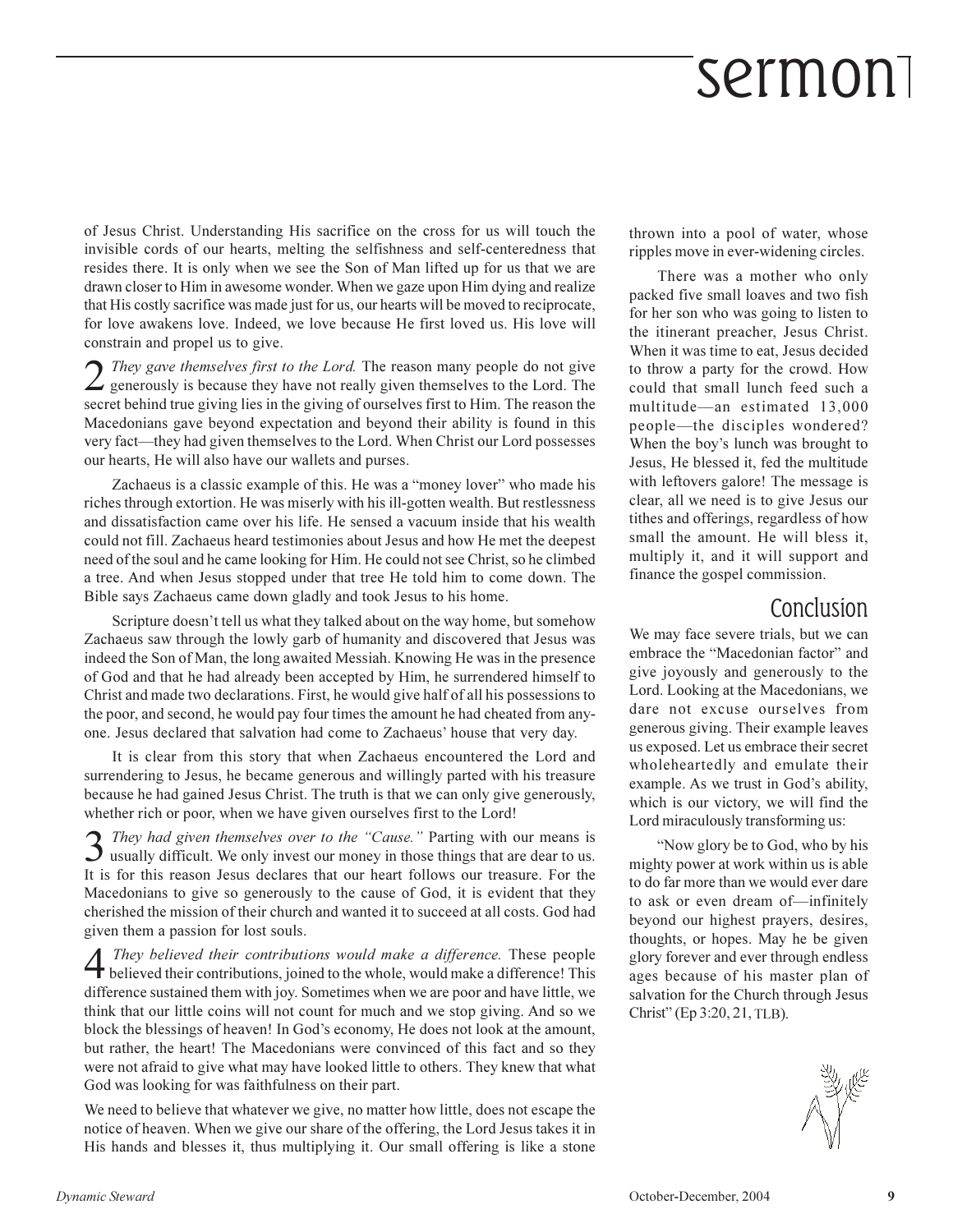### <sup>-</sup>sermon

### **Understanding the Giving Process**

Ron Blue, President Christian Financial Professionals Network (CFPN) Atlanta, Georgia

Generosity is not something that happens overnight. Instead, it is a process.

here do you stand on the question of giving? Is your giving hampered by your belief system or by the burden of unwanted financial problems? Do you find yourself wondering how much you could really afford to give? Are you frustrated when the needs you see or hear about exceed your vision, or your pocketbook? Generosity is not something that happens overnight. Instead, it's a process.

#### Preparation

The first stage in the cycle of generous living is preparation. You prepare your heart and your mind for giving by finding out what the Bible says about money and how to handle it. As you read your Bible, start asking some key questions: What does the passage say? What does it mean? What does it say to me, personally? How can I apply the lessons of Scripture in my daily life?

One of the central truths the Bible offers about money and possessions is that God owns everything. Once you recognize and accept the one fact that everything you have comes from and belongs to God, you will be in a much better position to hold your possessions with an open hand and experience true financial freedom.

#### Problem solving

The second stage in the cycle is problem solving. Difficult financial situations, such as an overwhelming amount of debt or an inability to get ahead, are often symptoms of underlying problems. These deeper issues may involve wrong thinking, bad attitudes, or poor decision making. If your finances seem to be out of control, you can "turn the tide" by following four principles: Spend less than you earn, avoid debt, maintain liquidity (emergency cash reserves) and set long-term goals.

### Putting things into perspective

The third stage in the generosity cycle is putting things into perspective. God is always at work around you, but how and when you recognize his handiwork depends on where your heart is. If you want to maximize your giving and make it effective, you must establish the relationships and contacts that will give you a vision for God's work.

### Have a plan

Finally, you must have a plan. Giving is more than just a one-dimensional decision; it involves forethought, commitment, and action. Most of us don't plan to give; instead, we give haphazardly—such as when we hear a particularly poignant appeal or when tax time rolls around and we want a tax deduction. As a result, most of us don't give anywhere close to the amount that we could afford and would honestly like to give.

### How much should you give?

How generous do you want to be? To design your own giving plan, start by figuring out how much you currently give (check your own tax records or checkbook ledgers). Then, figure out where you want to go. How much do you want to give?

Deciding how much to give is not based on any set formula; instead, the choice is dependent on three levels: How much you should give, how much you could give, and how much you would give.

SCRIPTURE: Luke 6:38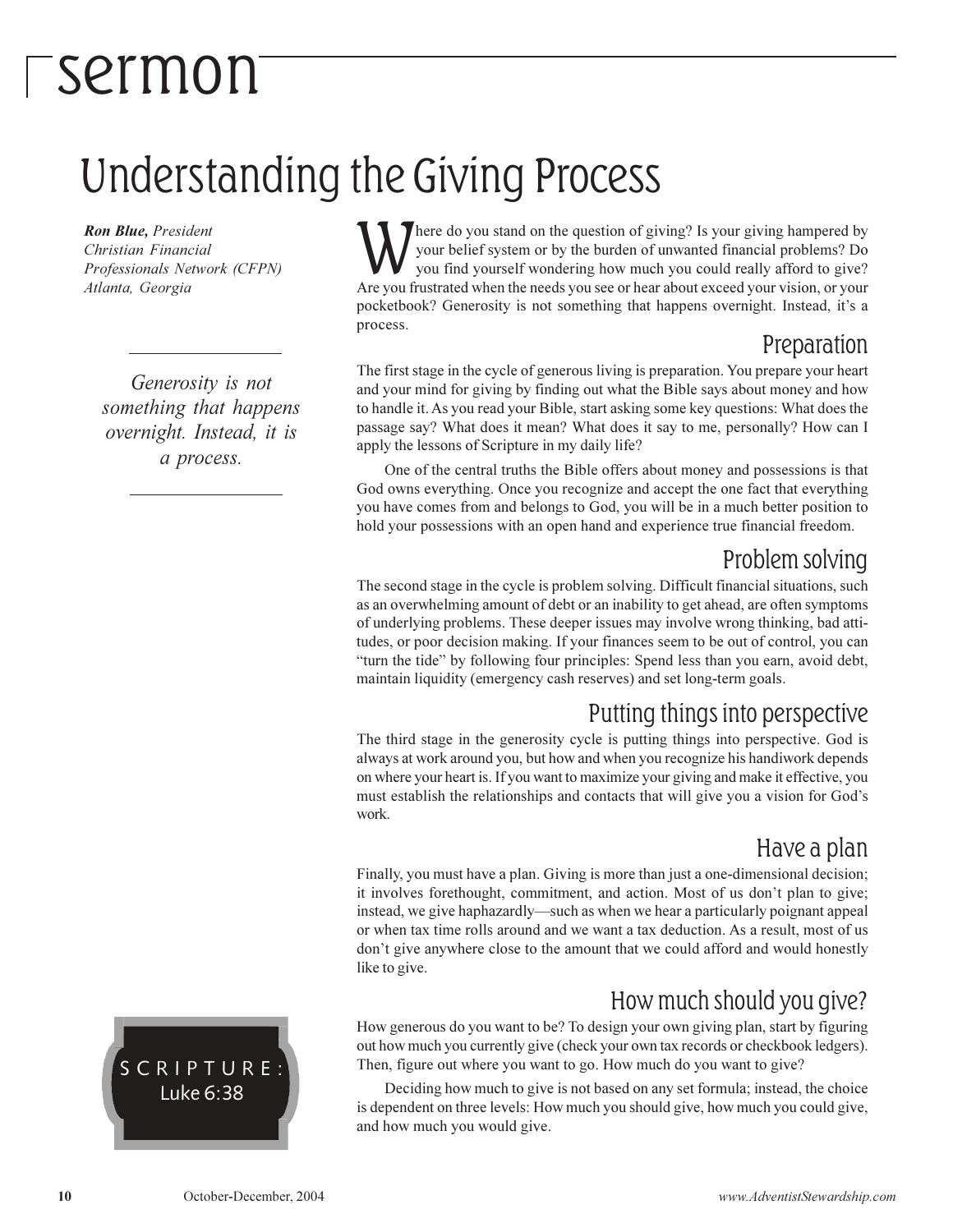"Give away your life; you'll find life given back, but not merely given back—given back with bonus and blessing. Giving, not getting, is the way. Generosity begets generosity."—Luke 6:38

### "Should" level

The "should" level is the tithe. But in the New Testament (see 2 Cor 8:12, 9:6, 7), God asks us to give cheerfully and in proportion to how much we have received. For some of us, ten percent may be just the beginning. If we want to give proportionally, we may need to give much more than that.

### "Could" level

The "could" level pertains to sacrificial giving. It is the amount you could giveabove and beyond your regular tithe—if you planned and were willing to give up something else. Any time you sacrifice something in order to give, be it money, possessions, or time, you are giving at the "could give" level.

The Bible's classic example of "could give" level giving is the poor widow in Mark 12:43, 44. She put only two small coins into the temple treasury, but the gift represented all she had to live on, and she won the Lord's praise for her generosity.

### "Would give" level

When you give at the "would give" level, you give something that cannot be seen. You give by faith. Faith giving happens when you pre-commit yourself to giving an unexpected surplus that God may provide. Unless you make this decision in advance, chances are good that when the time comes, you will not give it.

### Increasing you comfort level

Are you comfortable with the amount you are giving? If you sense the Lord leading you to increase that amount, a few simple guidelines may help: First, give regularly (1 Cor 16:2 says to set aside your gift "on the first day of every week"). Make your giving a priority, rather than an afterthought, when you pay your monthly bills. Finally, steadily increase the amount you give, a little bit at a time, and give yourself time to reach your giving goals.

Editor's note: This article is an excerpt from Ron Blue's book, "Generous Living: Finding Contentment Through Giving." Learn more about Christian Financial Professionals Network at: www.cfpn.org

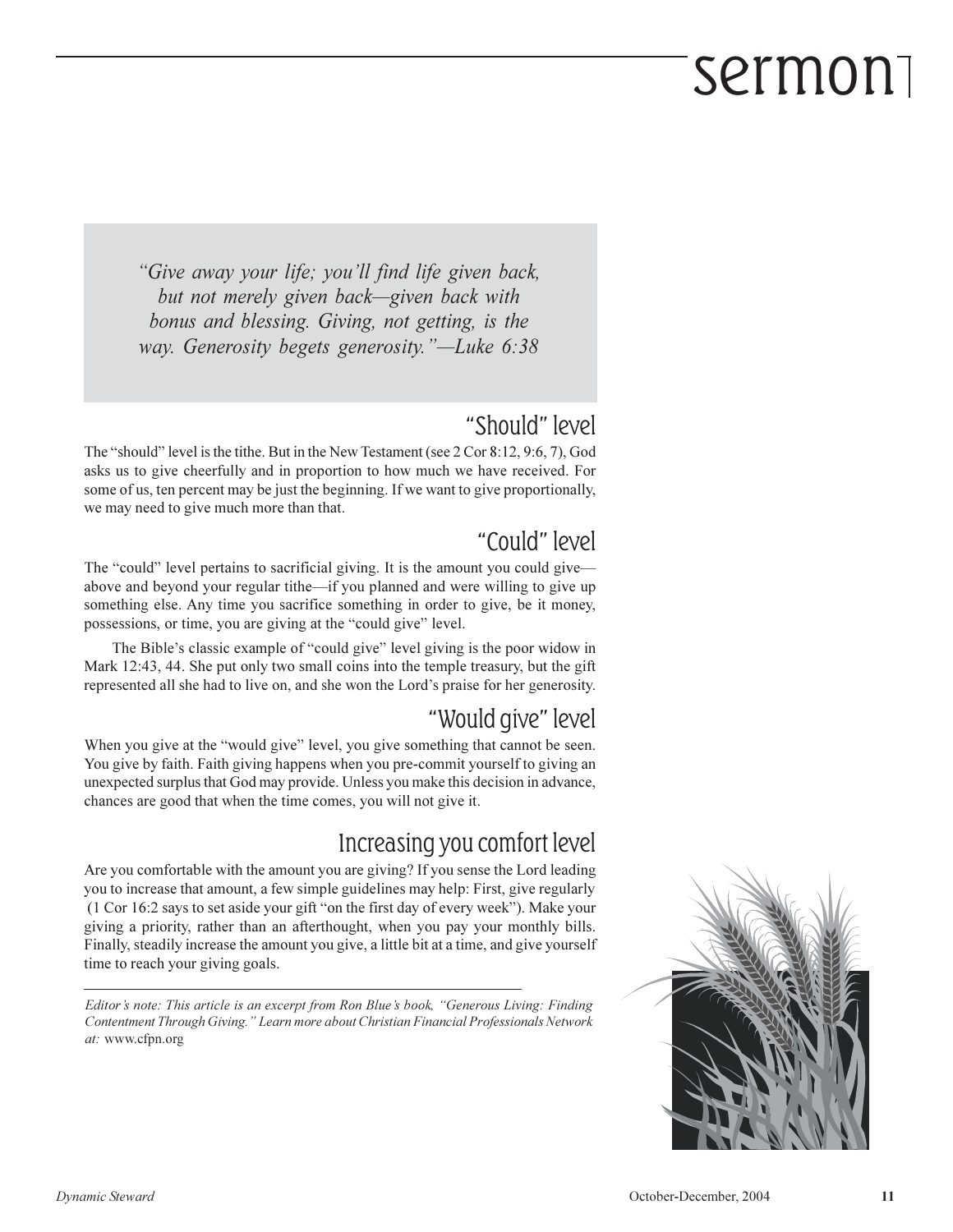### The Grace of Giving

**Kraig R. Brown Healthcare Consultant** Baltimore, Maryland

Kraig is a former campus minister and short-term missionary, now working in the healthcare consulting field. He lives in Baltimore, Maryland, with his wife and three children.

Empty gifts hey are sitting all around us. And in this economy, there are more every week. They sing, but the sound they make is not one of joy but a hopeful cry. The faith message is pulled apart and opened like an empty box at Christmas. Expectations become silent hoping, and when these people walk into the church building, they have a mixed feeling of shame and need. And it is confusing. And it is depressing.

#### Hollow words

What do we do when we find ourselves jobless, almost penniless, with no cushion to fall back on? What happens when God brings a drought upon His believers in one pew while in another, a soaking rain pours down? And how do we say with a straight and pious face, "I hear you lost your job? Well, that is just awful. I can't imagine what you must be going through." And then those dreaded, meaningless, and empty words that James rebuked, "You take care of yourself now, and know that we are praying for you" (Jm 2:16).

Have you ever tried to fill your children's stomachs on such hollow words? Or have you ever been the one on the other end, making such "hollow talk" and not being aware that in so many instances the reason this brother has been given his burden is to test your heart?

#### Missing the point

Today, we are confronted with a growing mass of such people in our churches. They are without means to make it very much longer and, as the plate is passed, it is not for them. In fact, they may feel guilty that they are in need at all. And churches, or at least most of them, have no place to put this growing throng because even though no one is saying it, they are surely thinking it: "Perhaps, if these people were better stewards of the money God gives them, they would not be in this position."

This kind of comfortable rationale may allow us to keep our buildings warm in the winter, but it also screams of missing the point when it comes to how and why our brothers and sisters are placed in the "iron press" of need. Just who is it being tested in the process?

#### Grace, not grousing

The Pharisees got in trouble for such thinking. But when Paul heard there was a great need among the believers in Jerusalem, his response toward them was one of grace, not grousing. After all, to Paul these believers were family and members of God's kingdom and they were worthy of the sacrifice for which he praised his churches:

> "We want you to know, brothers, about the grace of God that has been given among the churches of Macedonia, for in a severe test of affliction, their abundance of joy and their extreme poverty have overflowed in a wealth of generosity on their part ... for the favor of taking part in the relief of the saints" (2 Cor 8:1-2, 4).

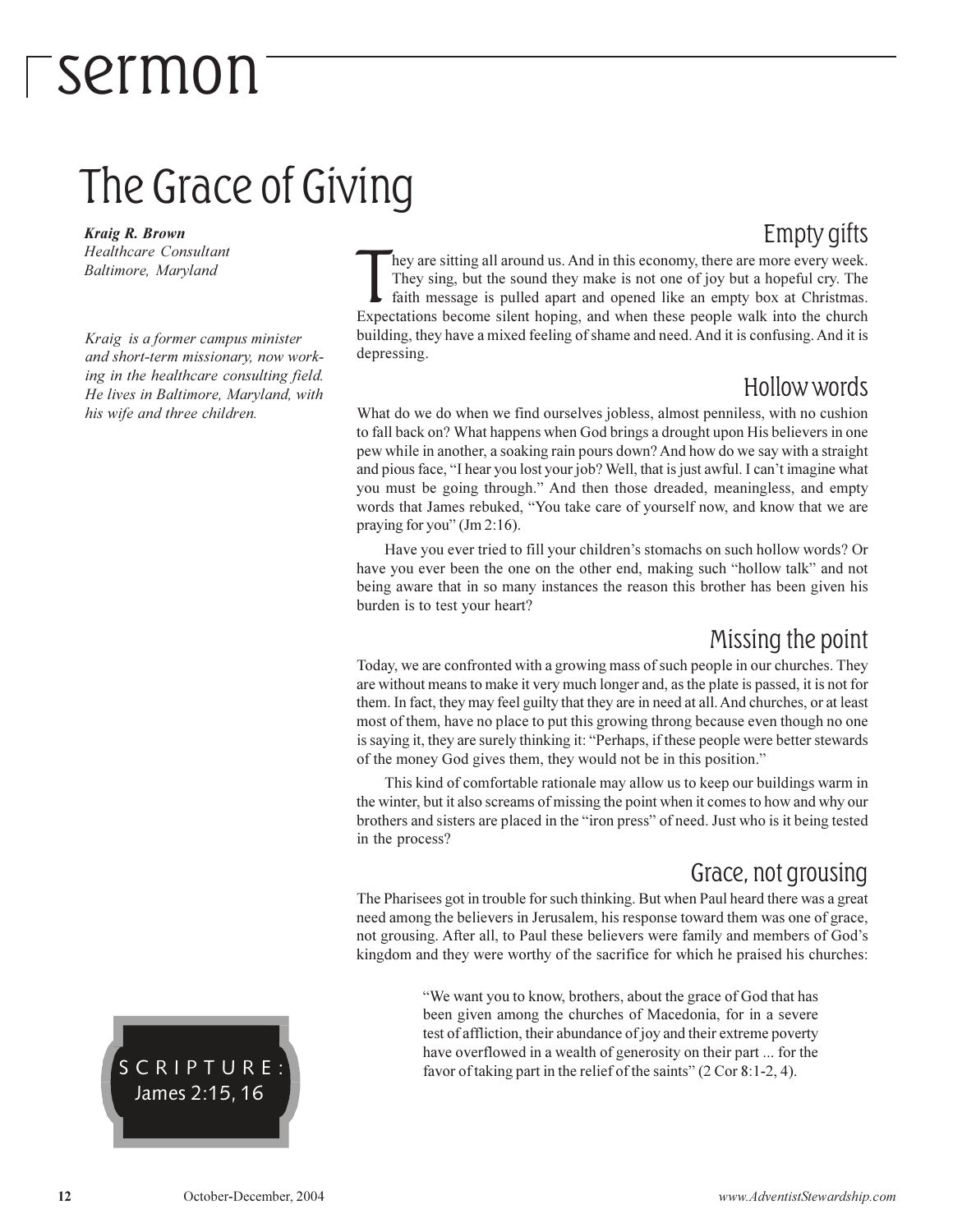Recently, while participating in a small group, a fiftyone-year-old man looked at me and told me that he had lost his job.... I asked him who in the church knew of his situation. And then it "hit" me-I did!

Imagine a sacrifice that transcends those little metal or wooden plates, that becomes your right hand acting mysterious of the left, that does not merit a boast besides that of biblical generosity and taking part in the relief of the saints? For who is the grace of God revealing when you learn that your brother or sister has been cast aside by the world, regardless of the circumstance, but for those of us close enough to touch them?

### Why are you doing this?

Recently, while participating in a small group, a fifty-one-year-old man looked at me and told me that he had lost his job. In fact, he only had this job for a few months when the owner ran out of money. This fellow has a good wife and two young children. And he had no prospects except an eager faith, some good days and bad days, and some hoping and heaving.

I asked him who in the church knew of his situation. And then it "hit" me—I did! And I remembered how not too long before that night, the first night we had actually met this brother and his family, my wife and I had prayed to see such need in our church. And now it was here, flesh and bone. And the grace of God had been extended to me, again. "As it is written, 'Whoever gathered much had nothing left over, and whoever gathered little had no lack" (2 Cor 8:15).

After the sermon, I spoke with my brother who was going through this "fire," and I told him not to worry about next month, that God had provided enough for us to cover that. He began to weep right in front of me and looked at me with his grateful eyes and said, "Why are you doing this? You don't even know me." And I looked at him, and I loved him.

### Conclusion

I may not know him, but I know the joy of pleasing the One who does. I challenge you and your small groups over the next few months to ask the Father to show you who these people are. They are there, and they absolutely are waiting for God to deliver them through the fire. They could be sitting right in front of you.

Copyright © 2003, Generous Giving, Inc.

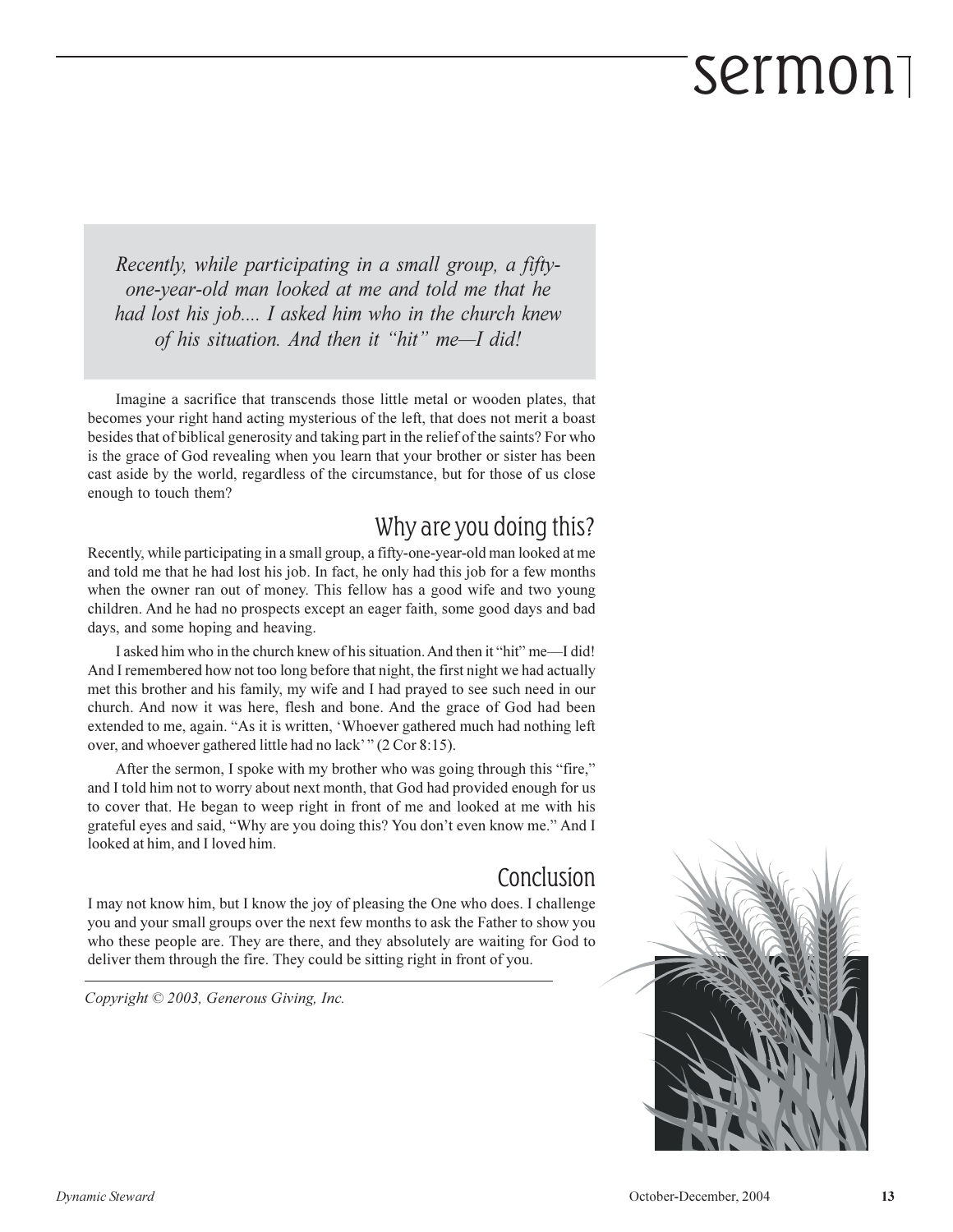# $\Box$ book reviews

### The 33 Laws of Stewardship

Reviewed by Jean-Luc Lézeau, Associate Director General Conference Stewardship Department

ave Sutherland and Kirk Nowery are president and executive vice president of Injoy Stewardship Services, a branch of well-known John Maxwell's endeavor to train leaders. Between the two leaders, these men represent more than twenty-five years of successful management in the market place and decades of pastoring in large churches across the country.

The book and its accompanying binder are designed to mobilize Christians to become totally committed stewards. It is more than a program. It is a strategic plan with the potential to transform your church—the way people think and live, and the way they give. It is an excellent resource which covers the same topics that Seventhday Adventist stewardship leaders have been trying to teach during the last ten years: a deeper, more meaningful understanding of biblical stewardship.

While the book covers 33 laws that are timeless principles of stewardship, the binder contains a precise calendar of events for your church, sample letters you can send to church members, sermon topics that you can develop to your liking, and adult and youth lessons that can be adapted to your environment.

This material is a must for the stewardship leader who wants to make a difference.



by D. Sutherland & K. Nowery Spire Resources, Inc. Camarillo, California Call 1-800-992-3060 or visit www.33laws.com for cost

Stop Witnessing ... and Start Loving

**Reviewed by the Staff of Dynamic Steward** 



by Paul Borthwick **NavPress** Colorado Springs, Colorado 2003 US \$16.99

he thought of witnessing frequently brings on a combination of guilt, frustration, and helplessness. We are often told that we should witness. Training seminars present various programs which are distinguished by diplomas and unused skills. Borthwick takes us back to the basic principle that witnessing starts from our own passion for God.

In a time of political correctness the author unashamedly points us to the reality of the lost around us who are in need of a Savior and to ways of entering their world. His two chapters on developing a biblical worldview are especially helpful for a church struggling to remember its reason for existence by reminding us of the essence of witnessing is lifestyle evangelism.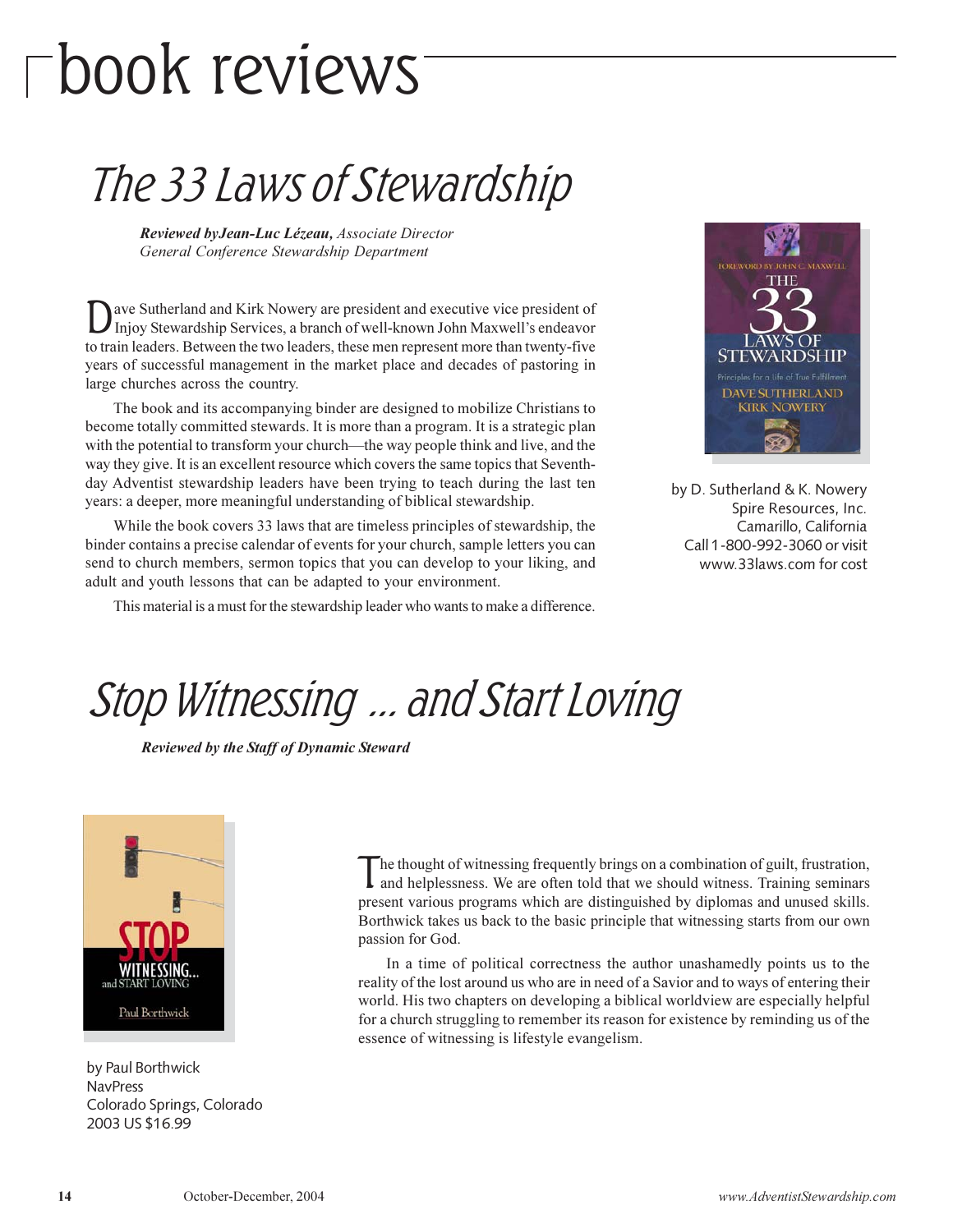# book reviews

Advanced Strategic Planning

Reviewed by Benjamin C. Maxson, Director General Conference Stewardship Department

his excellent book provides practical steps for strategic planning in a church or ministry. The author presents both a theoretical and biblical basis for strategic planning and develops a comprehensive rationale for each step. He outlines a process that begins with analyzing one's ministry to clearly establish the starting point for strategic planning.

Malphurs' section on discovering core values is especially helpful and a subject often missed in church planning processes. His section on developing strategies provides critical steps for moving from vision to action. This is a very helpful book that could help any pastor or ministry leader.



by Aubrey Malphurs **Baker Books** Grand Rapids, Michigan 1999 US\$16.99

### The Lost Art of Disciple Making

**Reviewed by the Staff of Dynamic Steward** 



by Leroy Eims Zondervan Publishing Grand Rapids, Michigan 1978 US \$8.99

 $\Gamma$  ven though this book is now more than twenty five years old, it still provides excellent principles for a discipling ministry. It is full of practical principles for making disciples. Eims discusses the need for a program of nurture and development for every believer.

The author examines the growth process for a Christian from conversion on through to becoming a worker in God's kingdom. He provides training objectives for both the disciple and the worker, and practical steps for reaching those objectives. This is one of the better books available on simple steps and tools for discipling.